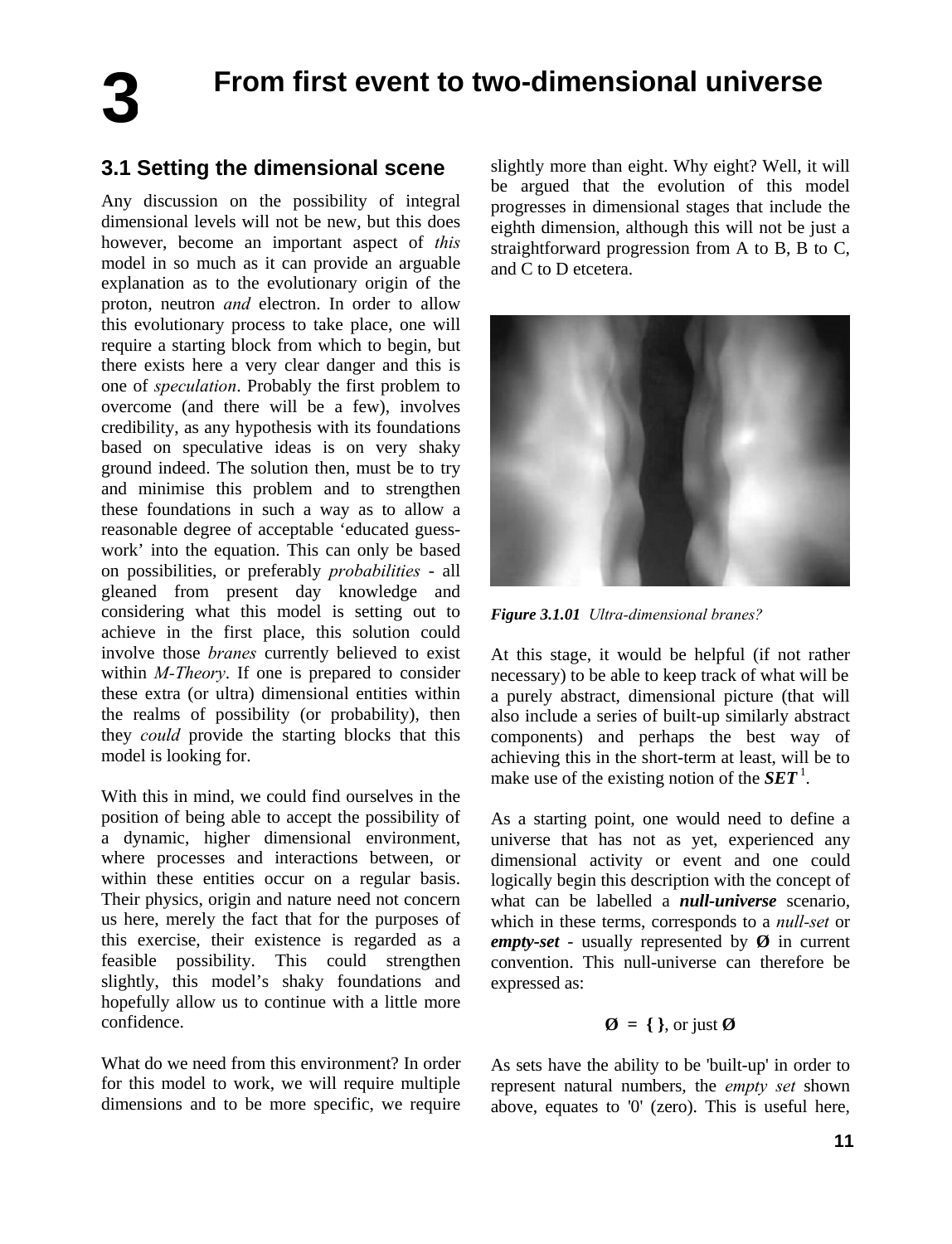because it has the obvious ability of being able to provide a descriptive element for that awful term *nothingness*; where logic, either correctly or incorrectly, calls for a universe that has yet to experience even a single event. This element can only be a purely abstract concept in our terms simply because it is difficult to comprehend an 'eventless' situation in the first place. If we bring into play our possibility of ultra-dimensional membranes, we could equate our '0' (zero) to these branes themselves.

However, returning to the concept of the set, as we *DO* witness a fully active and eventful universe around us (of which we are of course, an integral part), we can guess that an event *DID* occur in this hypothetical *null-universe* scenario and again, utilising the set, we can describe this as the first in a series of progressions that in this case, can be represented by the natural number '1' (one) thus:

#### $\emptyset_1 = {\emptyset},$

Whilst our *null-universe* can be described as **Ø**, the first event (ever) can now be described in terms of the statement  $\mathcal{O}_1$  shown above and in this sequence of events, will be related to the appearance - or indeed the evolution of what we can logically visualise as a single-dimensional universe. We are therefore presented with the superimposition of  $\emptyset$  over  $\{\}$ , which allows us to describe the evolution (or at least the appearance) of a single-dimensional event in what are patently very simplistic terms. What though, would be meant or inferred by a *single-dimensional event*?

This is again entering an unsafe realm of speculative logic and we need to continue to tread carefully. It was pondered over earlier however, that time itself, could be considered as (originally) being single-dimensional in nature, as it seems to have all the right attributes. It has direction and it can be used to measure distance and it will be argued here that as a *single-dimensional* component, time could be seen to be very useful in the further evolution of this particular model. This would not however, be a definition of time that we would necessarily recognize. As a purely abstract exercise, let's look at a *null-dimensional*

universe for a moment.

Such an animal *DOESN'T* obviously exist within such a setting, but the very act of 'looking for it', suddenly seems to bring it into being. It's that old adage about the observer's influence on his surroundings again. We have already changed this hypothetical null universe scenario, by forcing a dimension of time upon it, for in the space of reading this last sentence; this apparent nothingness can now be described as  $(\emptyset + t)$ where 't' is the time that has elapsed since we began looking for it in the first place. This is no longer a *null-universe*, but a simple, evolved version, that comprises only time.

We have however, already played with another abstract concept and this was defined as *dimensional energy*. This will be no different to any other form of energy that we recognise as such and could perhaps, be better defined as the heading under which *all* energy should really be categorised. All energy also involves a wave motion of one kind or another - and this may be a clue as to how a hypothetical universe may originally come into being. Whatever the true definition of this *first-dimensional level*, it seems logical to assume that such an event would most likely involve a transfer or exchange of energy, but *how* would this transfer manifest itself within a null-universe setting?

It is perhaps our heritage that we observe modern day phenomena the way we do, simple because that's how physics has evolved in the first place. Energy carried on wave motion, manifests itself throughout our everyday lives from the sounds of the bustling crowds around us, to the images that reach our eyes and the often violent movement of the earth at our feet. A more detailed examination of the 'waves' will be attempted in a later chapter, but for the time being, we need to explore the possibility of how the propagation of a singledimensional environment may be used as the origin or starting point of a whole series of evolutionary stages that will result in the formation of the universe we witness today. It must also provide the means for the evolution of the *dimensional boundary chords* that are central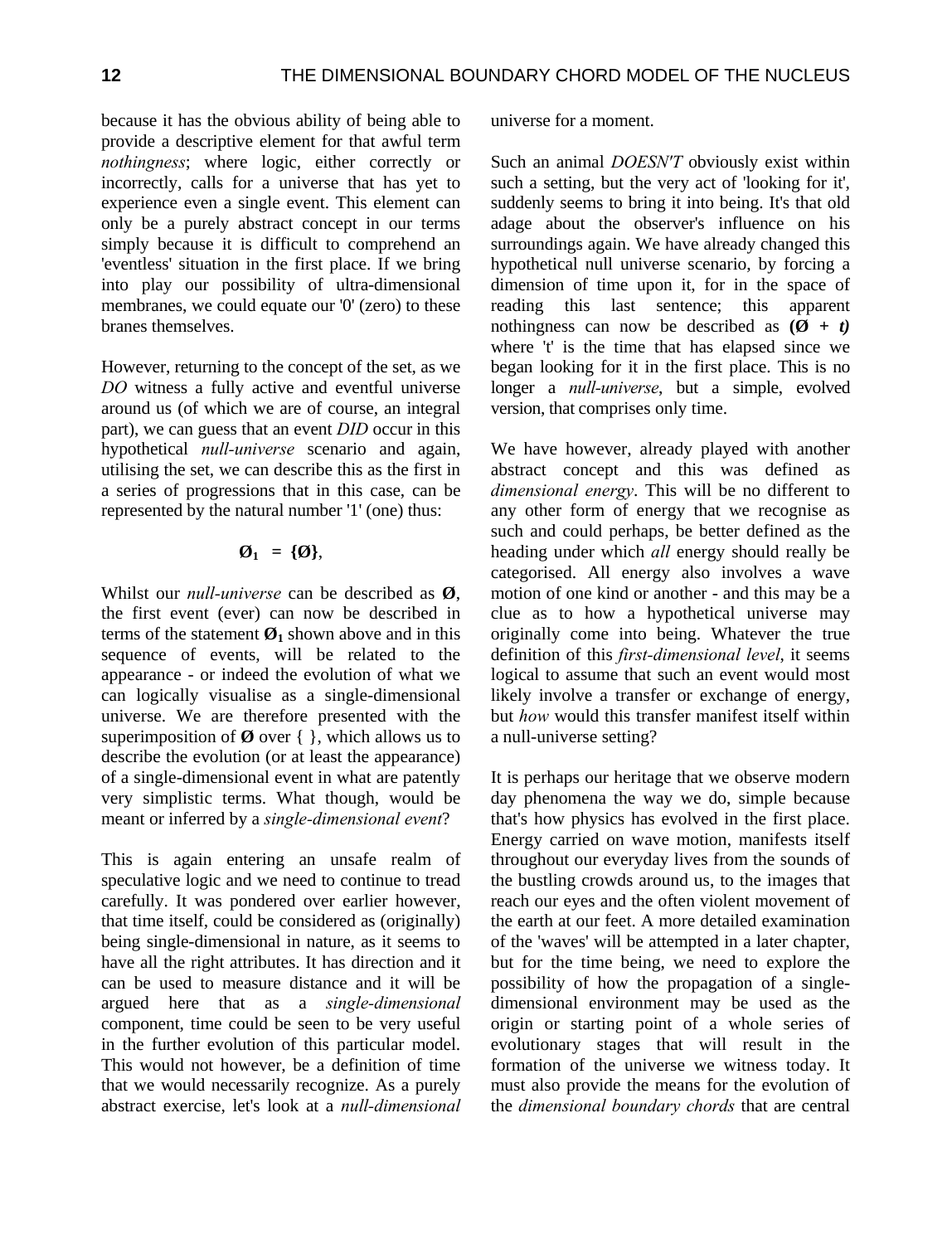to this particular perspective. We should turn our attention to what the *M-Theory* membranes can offer us and we need to adopt a *many-worlds* philosophy that can provide us with a logically acceptable *first event*.

What are membranes? Well, they could be defined as boundaries in their own right, as a cell membrane for example separates the cell body from the outside world while allowing usually a two-way flow of filtered material through its structure. Filters themselves could also be defined as membranes too. Ultra-dimensional branes or membranes are more commonly visualised as curtain-like structures that flutter in the wind and where contact between folds or separate entities cause reactions of some form or another (refer again to *Figure 3.1.01* as an example). What about their structure; is there a three-dimensional analogy we could use to illustrate some possibilities

We are pretty certain that our universe appears less than homogeneous and thanks to COBE and WMAP, we see irregularities within the cosmic background radiation that seems to suggest imperfection. Using this as the canvas on which to paint our picture of what we might imagine this possible 3D analogy to be; we can make use of this concept of inequality in our own universe and transpose these irregular regions to our ultradimensional brane model and let them represent 'null-universe' values. We are therefore, slowly building a three-dimensional picture of a 'manyworlds' environment that will contain pockets, spaces or gaps in its fabric that we can consider as areas (or indeed volumes) of lower or nulldimensional energies. We will call these irregularities *inequalities*. Perhaps the best earthly-bound example of such a fabric (and one that exhibits the kind of structure we are looking for), is a *foam*.

Our central theme in this early evolutionary process involves *dimensional differentiation* and this hypothetical concept has many 'naturalworld' equivalents such as fractional crystallization discussed earlier in this chapter. It can again be argued that there exists a provenance or a connection between processes here in the present and those in the distant past, including those that were around at the dawn of our own cosmic history. We have begun to try and visualise a hypothetical, three-dimensional equivalent structure (or matrix) for our manyworlds environment, but should bear in mind that this is still a multi-dimensional entity. We have



*Figure 3.1.02 An ultra-dimensional brane visualised up close with a foam-like structure and areas of nulldimensional inequalities.* 

also been able to incorporate irregular areas or volumes into this structure and it may now be possible to hypothesise as to what may happen within an environment that contains such irregular volumes, devoid of the 'stuff' that makes up the majority of this surrounding fabric. A natural process called *de-gassing* may be able to help here.

### **3.2 Dimensional de-gassing**

De-gassing is what happens when you open your bottle of pop and the contents fizz out over the top. This occurs because there is a drop in pressure and the carbon dioxide comes out of solution. In fact, it's really just a subtle kind of fractional crystallization and there are many similar examples around us. Let us consider our multi-dimensional matrix, complete with its own foamy version of irregular, null-dimensional value inequalities. These can be regarded as low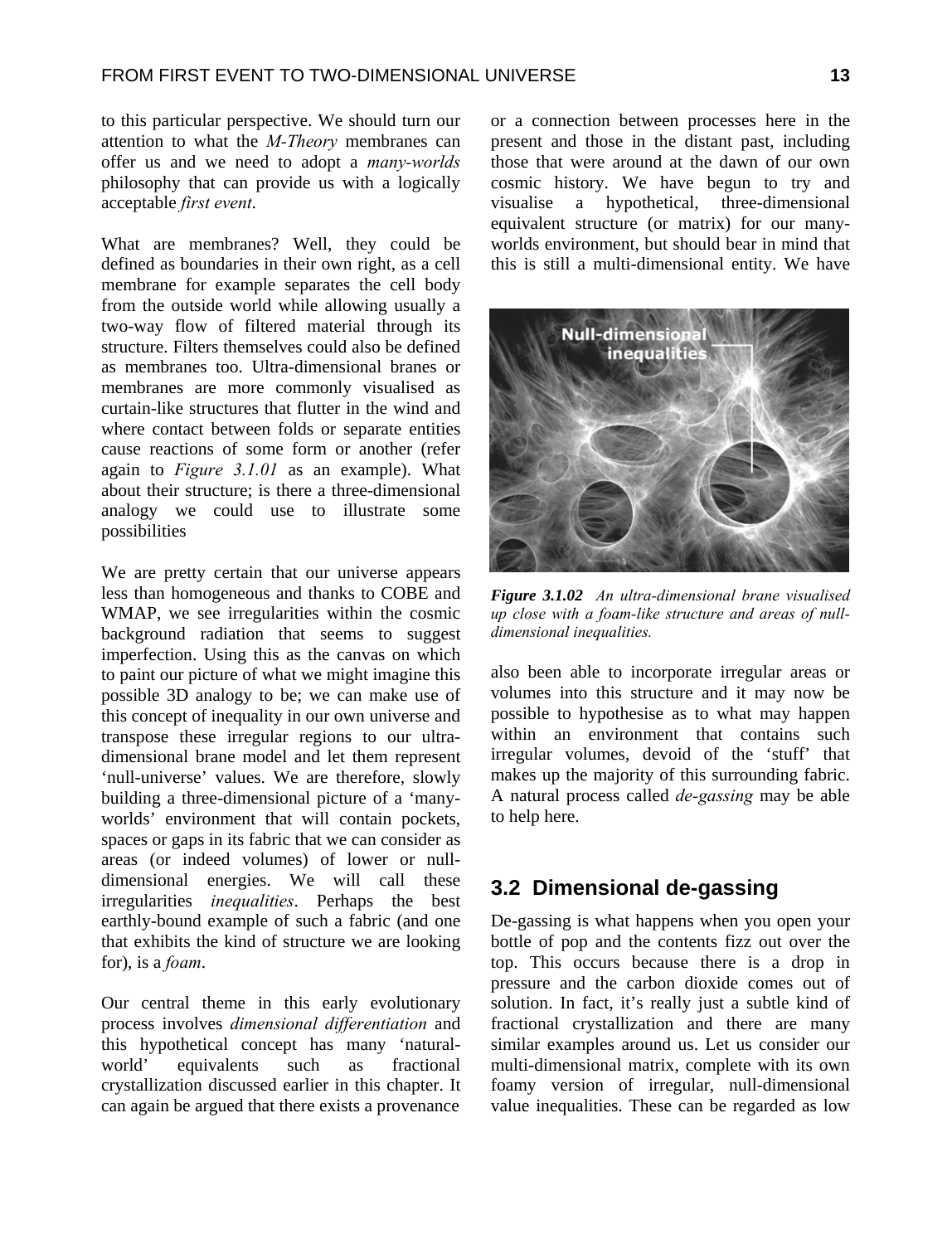or zero pressure volumes (or pores) and the trick will be to imagine what happens around the matrix surface area that surrounds them. In your bottle of pop, the  $CO<sub>2</sub>$  has a much lower density than the liquid in which it is suspended, but under pressure, this is contained in solution. Our multidimensional matrix can be thought of in a similar way and the de-pressurised area that is a nulldimensional pore, may sometimes induce a *degassing event* at the boundary of pore space and matrix. We are however talking dimensions here and not liquids and gasses, but as we have already introduced the concept of dimensional energy, it is not difficult to imagine a de-gassing event that involves the release of lesser dimensional energy from a conglomeration of multi-dimensional energy (equivalent in this respect to the  $CO<sub>2</sub>$ degassing from the pop). This matrix is a *complex surface*.

Similarly, *diagenesis* is the process of changing one mineral for another, usually under pressure and this affects sedimentary rocks deep under ground and in the deeper parts of the oceans and seas. It is associated with precipitation (not the atmospheric kind though), but again minerals can be brought out of suspension and accumulate in pore spaces and voids once taken up by softer minerals such as the calcareous remains of animal life (fossils are actually a good example of diagenesis). This is allied to such processes as replacement and maturation, but we won't dwell on this here. Under other conditions, crystalline forms that are predominantly of quartz derivatives can grow within voids as replacements and some of these are referred to as *lepispheres* (see *Figure 3.2.01* opposite).

The formation of *lepispheres* is somewhat complex and depends on solubility differences and chemical composition and their sphericity that is evident in the figure, is attributed to the replacement of the tiny skeletal remains of animals called *radiolarians*. Their stringy structure is just down to the way that these crystals grow and accumulate, but the point that is being made here is that these processes of diagenesis and de-gassing occur *everywhere* in nature and have been for many millions of years.

With these examples in mind, it becomes even easier to allow a hypothetical de-gassing event to occur within our foamy, higher-dimensional environment, where simple, but fundamental differences between matrix and pore space densities (differences in dimensional energy values), may be all that is required to induce our much-needed *first event*.



*Figure 3.2.01 Lepispheres of opal-CT growing in voids within silicified Eocene chalk from some 630m below the Arabian seafloor4 .* 

We are now presented with a possibility that may allow an event to occur within our ultradimensional brane that will have a profound effect on the future inhabitants of any universe in our many-worlds scenario. One should continue to bear in mind however, that this is still hypothetical, but we have nonetheless provided a starting point from which to commence our evolutionary journey, coupled to processes that could very easily play their part. In what could be considered to be a *multi* or *higher* dimensional environment, *dimensional de-gassing* can be expected to involve less dense components or in this scenario, components that can be expected to comprise lower – or less dimensional energy. Logically speaking, our lowest form of dimensional energy was given the value of  $10<sup>1</sup>$  in Section 2.3 above and this related to singledimensional energy. We could therefore, fairly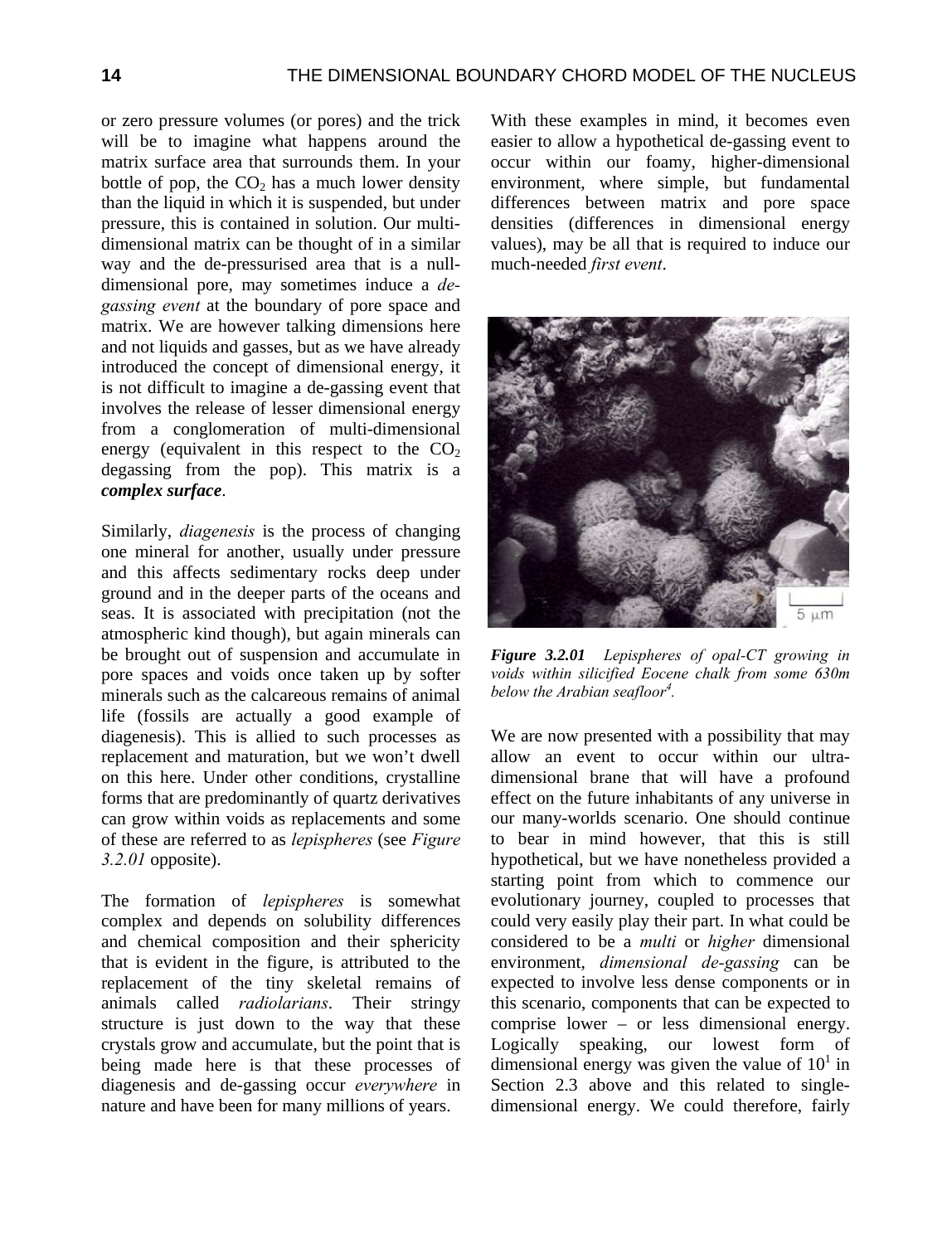expect any form of dimensional de-gassing to at least comprise this particular component and this has been illustrated in three-dimensional form within *Figure 3.2.02* below.



*Figure 3.2.02 The matrix surface area in contact with 'null-universe' value pores will tend to de-gas its lowest dimensional components into the void.* 

Continued de-gassing will fill the matrix inequality or 'null-universe' void with more and more single-dimensional material as this propagates over time. Whether or not this



*Figure 3.2.03 As more and more dimensional degassing occurs; the null-universe value inequality will fill with more and more single-dimensional strings.*

material remains attached to the originating dimensional fabric its host matrix is of course,

debateable, but one can imagine a time when the inequality will be close to its limit of these degassed, dimensionally differentiated components and, as they each comprise just a single dimensional thread, it would be difficult *NOT* to call them *strings*.

There are no obvious reasons why these pore spaces or inequalities need to be anything like spherical and may instead be more akin to a network of connected tubes or pipes. For simplicities sake however, we will assume that *our* universe just happened to evolve spherically and this continuing conglomeration of de-gassing, single-dimensional (differentiated) material, eventually resulted in this void being completely and tightly filled. Its sphericity would thus give us a mental picture somewhat resembling a tangled ball of string – or indeed one of those balls of rubber bands that my son would build over the summer holidays after they were discarded by the postman during his daily rounds (see *Figure 3.2.04* below).



*Figure 3.2.04 The result of de-gassing of matrix material that surrounds and enclosed what would become our 'null-universe' void, will paint a mental picture of a structure that resembles the proverbial 'ball of string'.* 

The matrix that surrounds this now differentiated single dimensional 'ball of string' has been given a multi or *trans*-dimensional characteristic and thus our *single*-dimensional jumble of strings would consider themselves alone in a dark,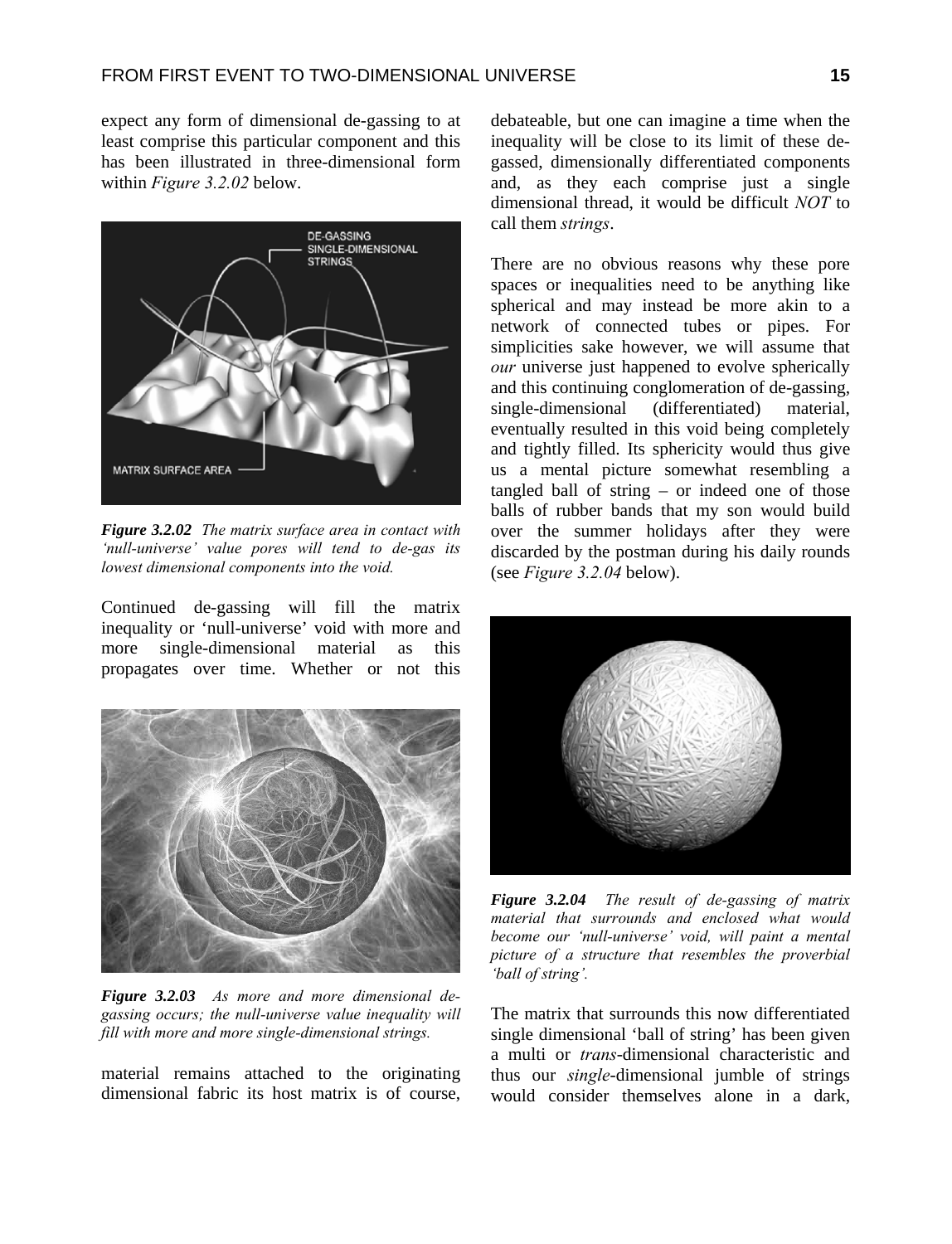single-dimensional universe. Before we start to look at this in a little more detail, it may be helpful to explore a little further, what was meant earlier by the *concept of time* in Chapter 2. These early events that have evolved into what is now a multiple single-dimensional setting, may not have included the kind of timeline that we are more accustomed to experiencing and in this context, time itself should be considered as having all the properties of a single-dimensional string.

## **3.3 The string of time**

Referring to *Figure 3.2.04*, our timeline would consist of a series of independent (de-gassed) single-dimensional vectors, each with its own continuous or imposed direction; which in our terms, may not necessarily have been the same as we experience today. We can picture the start of any particular timeline as consisting of what can be called an *entry point* and this would coincide with the start of that particular de-gassing event. One should bear in mind that this is dimensional differentiation at work and as far as any hypothetical single dimensional observer was concerned; there would appear to be nothing whatsoever behind this entry point because this is the start of that particular string's singledimensional existence.

Those very human definitions we call past, present and future may have actually been intertwined or connected along the entire length of this particular vector (see *Figure 3.3.01* opposite). As a single-dimensional entity, this timeline would show neither width nor depth, or indeed any relative position in space (there is no space whatsoever at this stage), but just a single connective time span from the moment of its origin (entry point) to any particular moment thereafter. Being straight, or curved, or even spiral would not have been part of the equation, as this assumes a higher dimensional value that is able to make the distinction between them. Our universe (forgetting now the trans-dimensional matrix that surrounds it) would comprise nothing more than a hypothetical, otherwise dimensionless network of uni-directional vectors, where

any single point along any particular path - in either connective direction - could be past, present or future depending on one's point of view (see again *Figure 3.3.01* below). Consider the properties of any particular single-dimensional string to be analogous with a section of recorded video tape that theoretically, one could play, rewind or fast-forward at will to any moment in that particular tape's recorded time span.



*Figure 3.3.01 The connective time span of a singledimensional vector would mean that the area enclosed by the box would be both the 'future' of point*  $X_1$  *and the 'past' of point X2. Past, present and future would depend on your point of view.*

Such a *connected* concept of time could mean that an event such as this string's dimensional differentiation may evolve either immediately, (in no time at all), or infinitely slowly. Either way, it would be meaningless in terms of our own threedimensional experience, where this connective concept of time has disappeared or has been changed considerably by subsequent evolutionary events within this embryonic universe. So why would this now be the case? We seem to be able to ponder this single-dimensional environment, all be it in a three-dimensional way, but we need to establish what are basically a series of evolutionary stages leading right up to the present day. Something clearly happened to our ball of string and it has most definitely evolved over time, so what was the 'catalyst' that prompted further change to occur? An initial *singledimensional* event has been chosen over a multi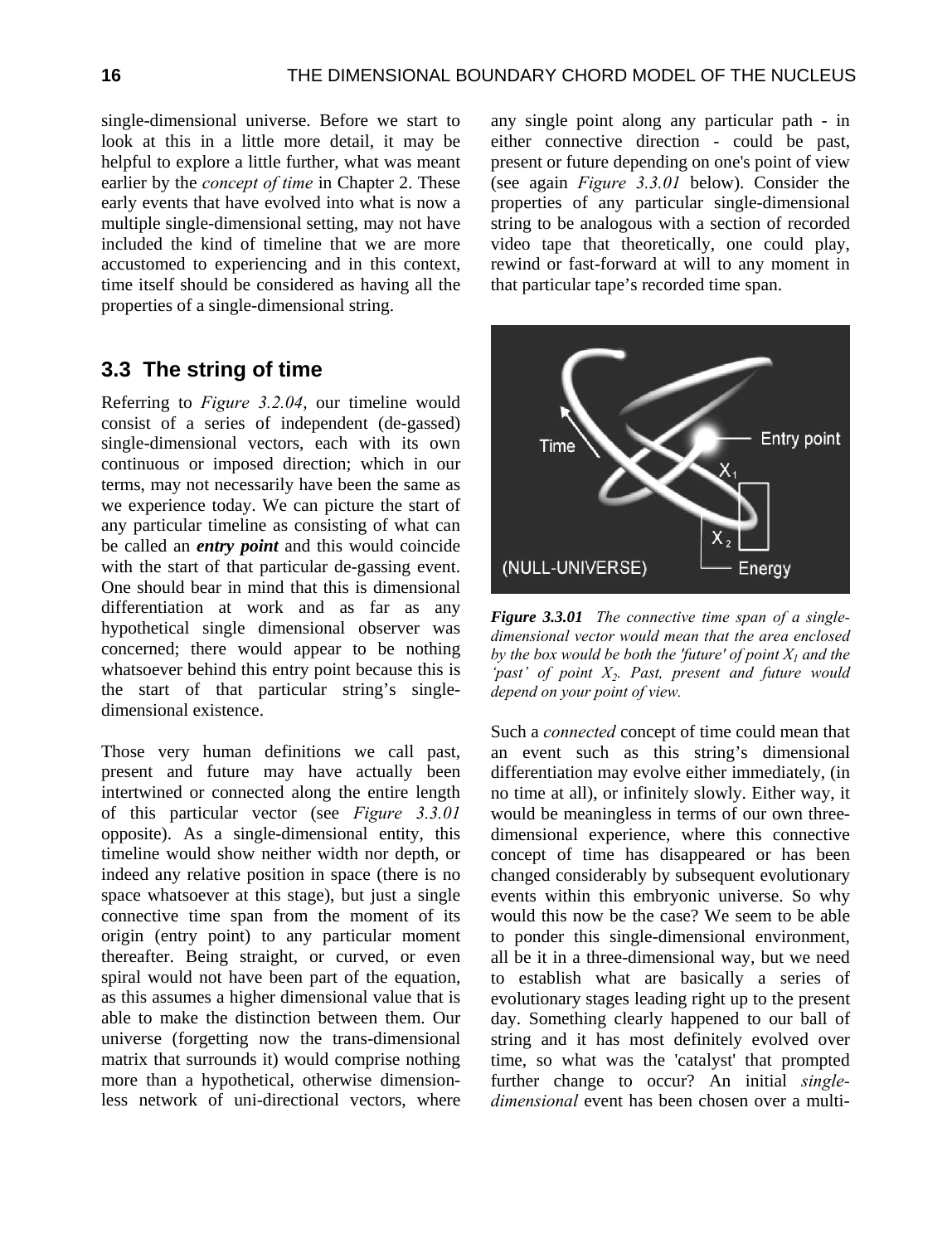dimensional one because it is the 'lesser of the two evils', although we have of course cheated a little and invoked a multi or trans-dimensional concept with which to start these proceedings. As a *null-universe* scenario has been chosen as the backdrop to our own evolution, and looking again at the concept of the *SET*, it is easier to build our many-dimensional universe one step at a time. In addition, if one is attempting to illustrate a chain of events that propound *dimensional evolution*, it seems more logical to climb this evolutionary ladder from lesser to greater complexity and this is what will be attempted here. This is not to say that *de*volutionary episodes will not be encountered along the way and these curiosities will be illustrated in due course.

Our (assumed) original, trans-dimensional matrix need only be considered as the *source* of the energy that provided the impetus for our first event ever and can now be discarded. It will no longer play any further part in our own evolutionary processes and it should be stressed again, that this exercise has been simply a tool with which to 'set the scene' for the appearance of our own particular universe. We now need to look at what happens next.

### **3.4 Two-dimensionality**

Single dimensionality always seems to imply a single vector, string or line and I will continue to use this as our starting block. As pondered earlier, we could endow these vectors with loose or fixed ends, depending whether or not we wish to continue considering the original (hypothetical) matrix as part of the equation, but this is not really important or necessary. These vectors though, would have propagated into a *nulluniverse* and because we have described them as vectors, their direction and orientation could only be random. We can still picture the (hypothetical) matrix surrounding and enclosing this nulluniverse in a three-dimensional kind of way and we would thus end up with a series of intersecting vectors resulting from this spherical de-gassing event (or series of events). Our ball of string *isn't* just string however; it's actually energy and thus *single-dimensional* energy. Just like our threedimensional example in *Figure 3.2.04*, string would be touching string – or more correctly, *single-dimensional* string would ultimately be making contact with *single dimensional* string and this would have a profound effect on coming evolutionary events.

With our (hypothetical) single-dimensional scenario now in place, we can look towards what would need to be the next progression of the set series as we try to keep track of what is going on. This progression can be applied to the next natural number - or two. This combines the two previously defined components thus:

#### **{ Ø, {Ø} },**

so, we could say that our next dimensional state can be represented as:

$$
\emptyset_2 = \{\emptyset, \{\emptyset\}\},\
$$

An evolving two-dimensional element of the universe could thus be defined as including those of the null-universe *AND* the single- dimensional entry event. These simple terms do not provide any insight into just what could have expanded a single-dimensional event into a two-dimensional one, but in this context this *MUST* have involved a further and somewhat *subtle* evolution of  $\mathbf{\emptyset}_{1}$ . Such a progression would not be able to change the nature of the single-dimensional event itself, but the result of dimensional differentiation and de-gassing may have had a consequential effect on later evolutionary processes. These changes could themselves, *only* be single-dimensional in origin and this poses the question - how would such changes spark the formation of a twodimensional component – and what is more to the point – what exactly are these changes? This all appears to be a matter of orientation, as the very fact that string segments are touching other string segments within our ball of string, with the introduction of what are termed *loop dependent traces*, or *'loop variables'* we are actually presented with a pretty good method of evolving twodimensional being from this single-dimensional world. The de-gassed or differentiated structure of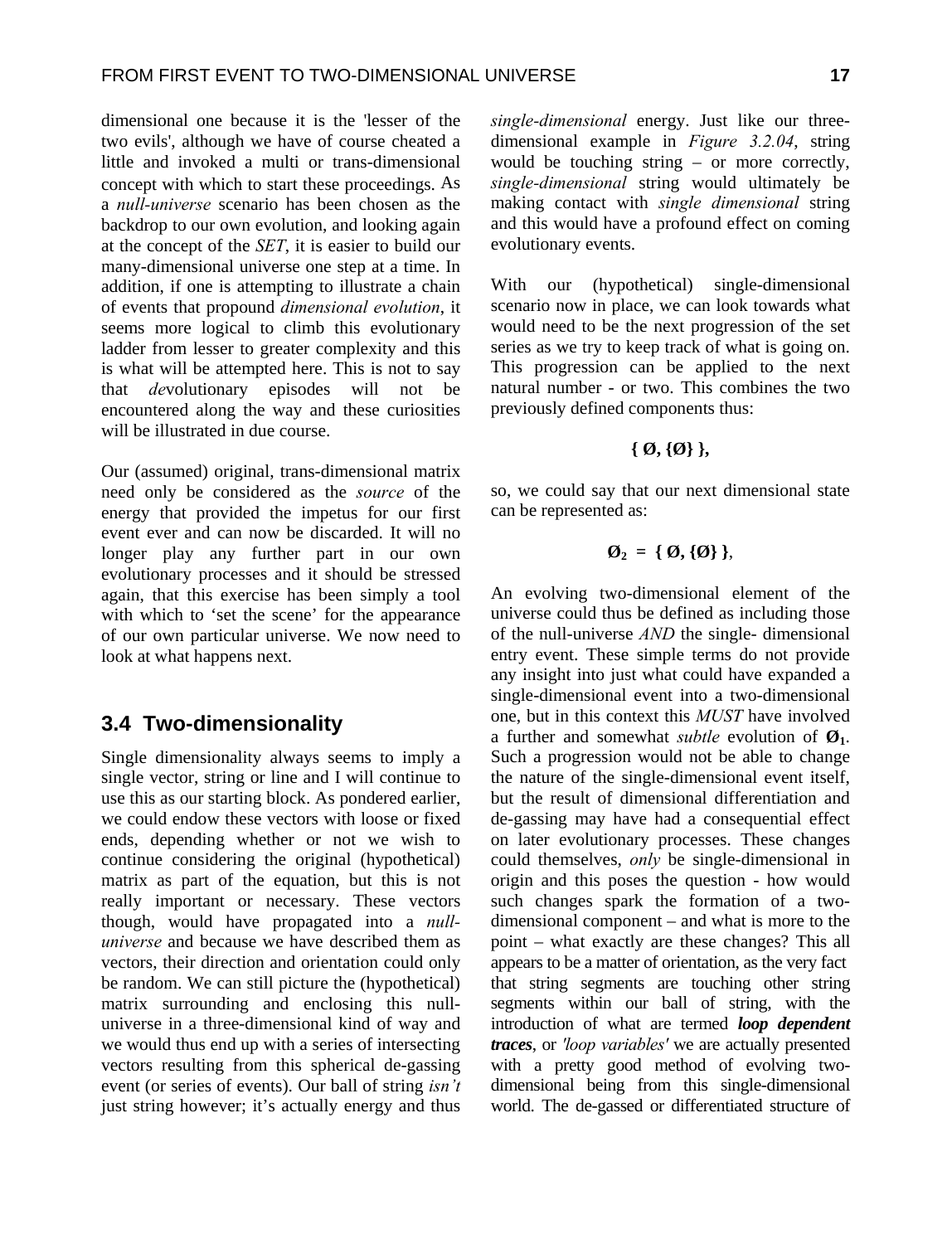this original single-dimensional event could quite logically be seen to result in a *uniform spreading*  of weaves<sup>5</sup>, as the necessary loops and knots in this structure (where string segment touches string segment) produce enclosed areas (the loops), bounded by the original (touching) singledimensional string. This would allow a 'crossing of paths' and the original time-line (that determined the *length* of the string in the first place), would obviously become jumbled. The transition to a *TWO*-dimensional universe would need to involve the formation of specific *loop areas* caused by this 'intertwining' of single dimensional strings and would appear almost spaghetti-like in our terms (see *Figure 3.4.01* below).



*Figure 3.4.01 As the single-dimensional string propagates, it will cross under and over its previous self or others, creating loop areas that herald the next stage in its evolution.*

In order for this to be effective in terms of a continuing evolutionary process, there would need to be involved, some form of *limiting factor* which would allow and promote the subsequent evolution of two dimensional values within these areas; or *membrane values*; each of which, would need to possess a similar value right across the board. While this could actually take the form of a familiar *delta-function* this area measure (for example where  $\emptyset_2$  *(value)* =  $d\Delta$ ); it may not be necessary because of the resultant structure of this single-dimensional world anyway. Where the string appears to cross over or under part of its

previous self within this overall structure, we are presented with a definable coordinate that can be referred to as an *intersection point* - and this would also provide both a definitive value and a two-part component to each particular resultant loop area (see *Figure 3.4.02* below). This value is already well established in mathematics, but



*Figure 3.4.02 The anatomy of the loop area and its formation.* 

includes constants such as *G* and *ħ*, which at this (very early) stage in this model's evolution, would not be expected to perform any true function as yet. Gravity especially, will not play any part in this evolution, but will be found to come into its own at a much later date. Therefore, although the loop itself can be thought of as constructing a true, two-dimensional area within the bounds of what effectively becomes a single-dimensional circumference, it is in reality, actually comprised of *TWO* independent intersecting components, each of which provides *part* of a two-dimensional value to the overall area. At this stage, these intersection points (or cross-over points) are separated by what can be termed an *intersection difference*.

Contact between the single-dimensional string components at each of the intersection points would by default, create the desired twodimensional membrane value (i.e.  $1D + 1D$ ) and these would need to use energy (or in this context, dimensional energy) and would thus require an energy *input* that would need to come from